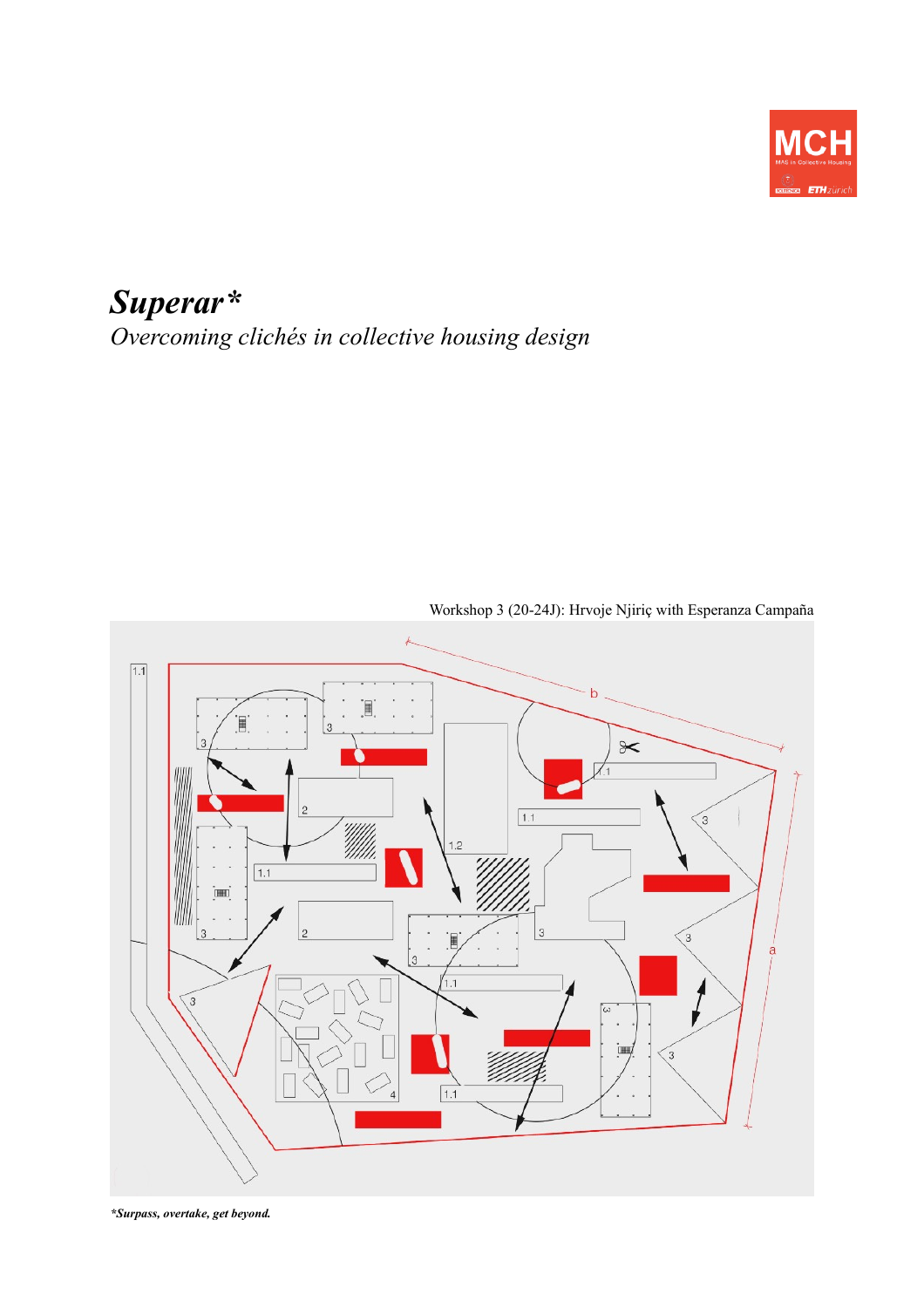

This year's task is focused on low-cost housing, on affordable and innovative solutions to the basic need for a small-sized quality housing. The assignment gives the opportunity to think about social, cultural and environmental effects in sustainable design and construction. Participants are challenged to conceive a new and original concept for a low-cost house with expandable units or local materials, however - not strictly limited to "low tech". The workshop is designed to challenge and seek creativity with traditional ideas and concepts in architectural design of collective living spaces. It aims to promote alternative solutions to housing, coming up with affordable and sustainable units with limited size and budget to meet urgent demands in housing market, something not in contradiction with singular, enjoyable and inviting domestic spaces. The challenge is both multidisciplinary and multiscale, a minimal housing unit capable of fulfilling the residents' requirements of comfort, thrift and sustainability.

#### **As a critique of usual shortcomings in housing market, participants will be asked to tackle and rework long-established clichés, turning them into new qualities.**

There are 8 of them chosen for our elaboration:

#### *1. The shallow/thick plan*

Speculations on the housing market often result in extremely deep floor plans which demand a lot of skill to deal with. Depths of 20m are not rare at all, often worsened by an extreme thinness of less than 6m. There is also a number of historical plans with such measures. Participants will be asked to find and study such examples and derive ways how to organize them in an appropriate way, making sure there is enough view, light and ventilation. On the contrary, websites are brimming with extremely thin houses which are not wide enough for two functional zones, one behind the other. The advantages of having cross ventilation and unobstructed views are topped with an extreme facade length and thermal losses. Participants will be asked to study and improve such cases, to show that such extreme measurements are possible to implement.



García y Rubiño, 10 Social Housing in Malaga, 1993. — Sanaa, Okurayama Apartments, 2009.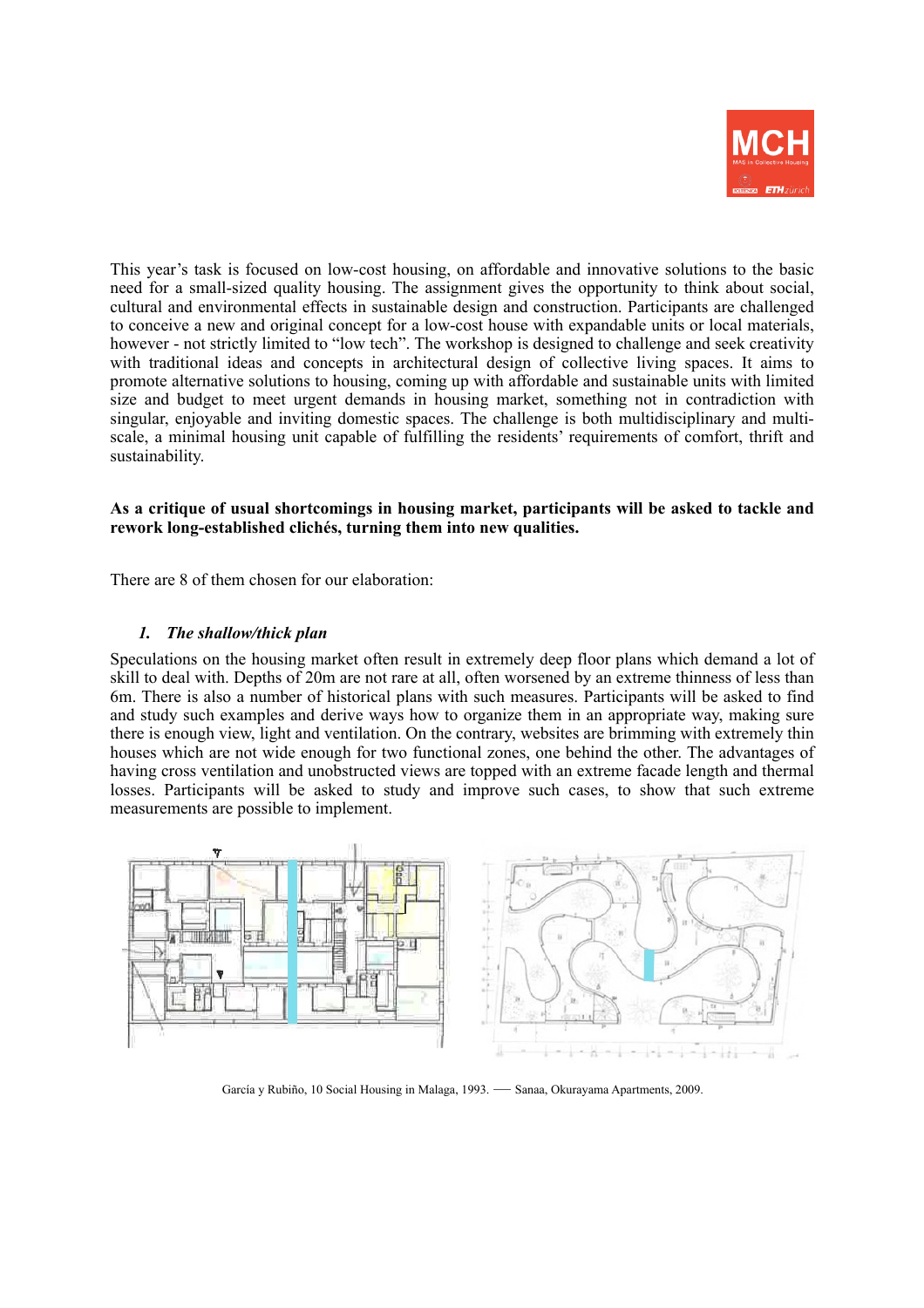

#### *2. The reversible plan.*

There is an on-going debate whether apartments have to be designed to offer transformations within the same perimeter. Reasons for that can be different: multi-generational transitions, patchwork household vs. traditional family layouts, etc. It was a hot topic in the seventies, somewhat taken aside today. However, there are some valuable contemporary examples to discover. Participants will be asked to apply the programmatic needs of today, (i.e. working from home, coworking, flexible storage, open air…) and enable smooth transformations.



Riegler Riewe, Bahnhofstrasse Housing in Graz, 1994.

# *3. The open/petrified plan.*

Open plan has its conceptual, ideological roots in the 20th century modernism. It is also to be found as a radical transformation of industrial legacy known as a loft. Whatever the lifestyle is, issues of privacy and confinement have to be addressed. On the contrary, a petrified plan with a lot of thick load-bearing walls with the short span is a relic of 19th century housing stock that needs to be conversed for the present-day needs. Functional and conceptual interpretation of both extremes demand good architectural skills.



Le Corbusier, Dom-Ino House, 1914.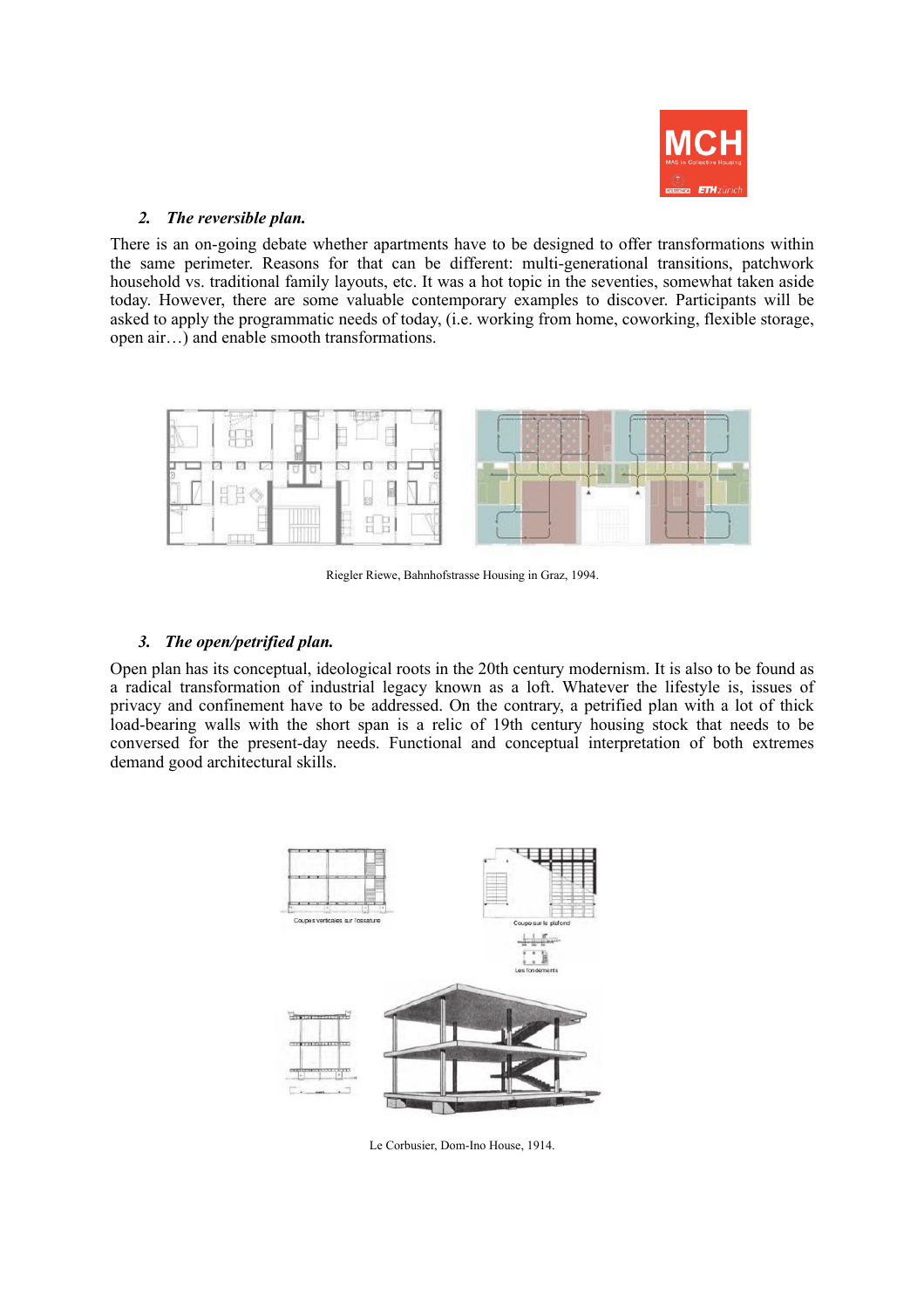



Hedinghham Castle, 1100-1140.

### *4. The raumplan vs the uneven floors.*

The recognition of the architectural section as a major tool in spatial definition has certain limits in housing. Otherwise of an exceptional value in public buildings, in a rational domain of residences there are not so many examples that could be taken seriously. The legacy of Russian avant-garde, the modernism of the Smithsons and the structuralist schemes —such as Hertzberger's—offer a reliable point of departure. The new Berlin architecture gives some usable clues for a contemporary use of this tool.



Herman Hertzberger, Diagoon experimental housing, Delft, 1967-1970.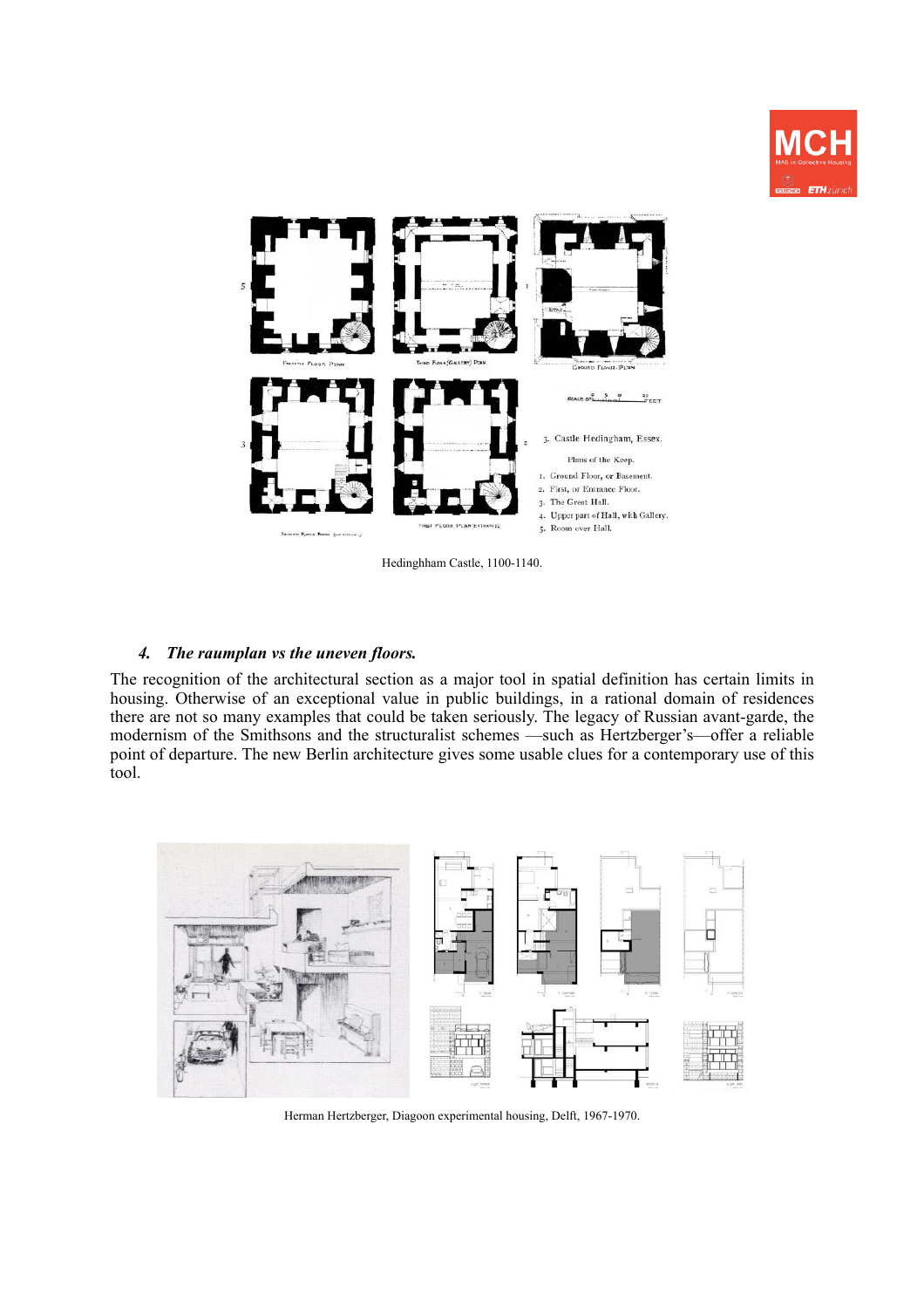

# *5. The diversified access modes.*

This aspect opens a vast field for experimentation. On one the one hand, it offers rational solutions for cheap access to the dwelling. On the other, it enables rich spaces for social interaction. Participants will be asked to articulate an effective entrance directly form a street, from a gallery, from a garden, from a courtyard or from another building via bridge-like connections. An answer to the question of how many units can be successfully unified around a single staircase will be asked as well.



Otto Steide. Dokumenta urbana, Kassel, 1979-1982 and Mainz-Lerchenberg, 1990-1994. / Fink + Jocher, Housing in Sulzbach-Rosenberg. 1993-1995/ Baufrösche Kassel, Housing in Hannover – Langhaus, 1995.

#### *6. The elaborate transitions of public/private.*

How many thresholds are to be crossed from the bedside to the street? Participants will be asked to find and study examples of advanced transitions between the very private space of the bedroom to the more and more public environment. What are the means used to facilitate these spatial and emotional transitions?



Alvaro Siza, Bouça Housing Complex in Porto. 1972-2007.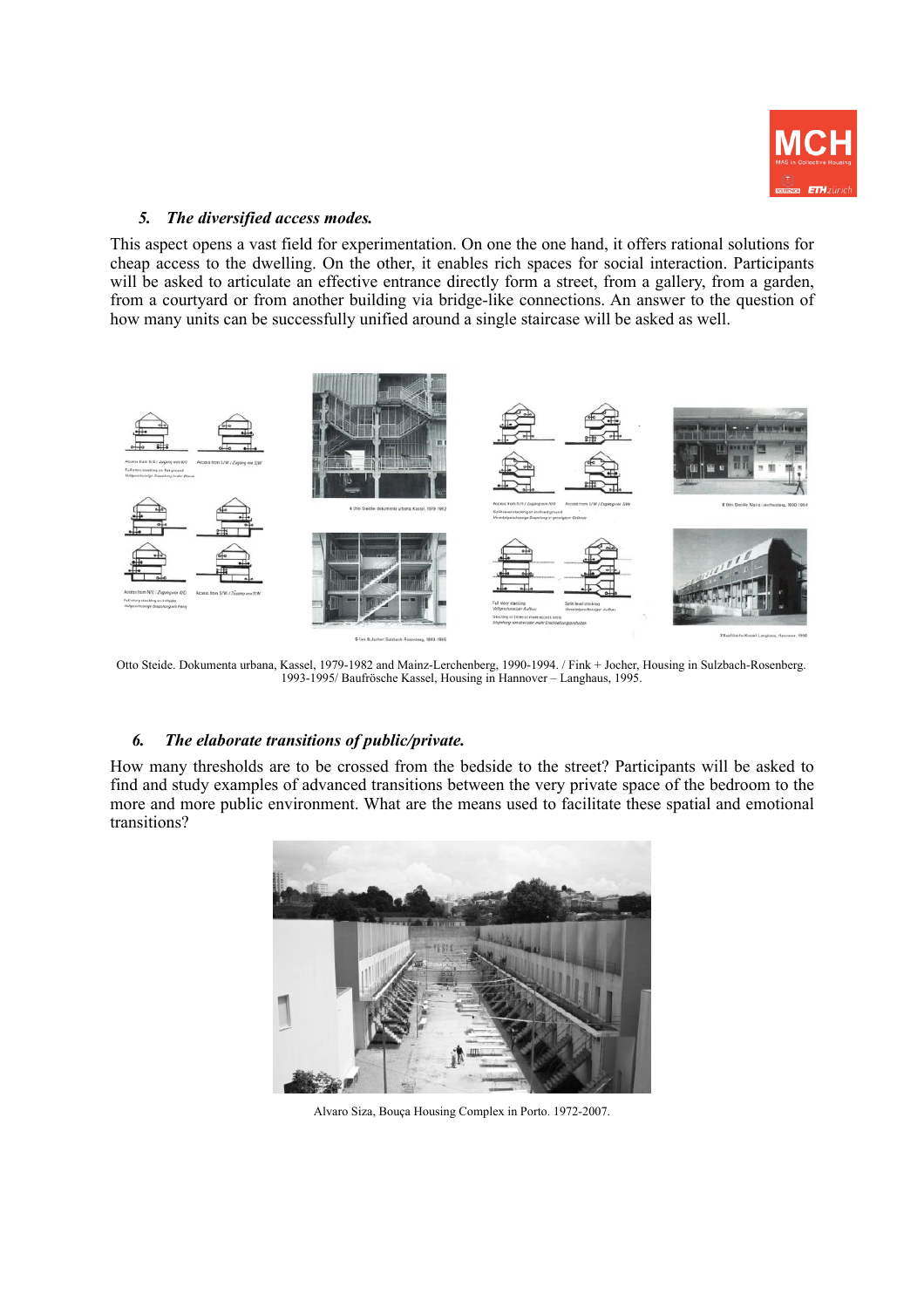

#### *7. The irregular contours/limits.*

Sometimes we face the task to design a dwelling in a predefined contour. Reasons for this can be quite diversified – be it an existing structure that has to be converted into dwellings or a complicated geometry of envelope articulated in such way to meet i.e. urban requirements. But complex and irregular borders doesn't necessarily mean a shortcoming in spatial and atmospheric quality.



Cruz y Ortiz, María Coronel Housing in Seville, 1973-1976.

#### *8. The wrong functional formats.*

Participants will be asked to take position regarding a hypothetical ideal format for every function of the dwelling. Is there such as an ideal measure for a living room, opposed to the dimensions of the bathroom? How far can we go applying the Neufert logic? Rem Koolhaas judged a Shinkenchiku competition in 1992 and the results might give us a clue what is it all about. Participants will have to make an update for such a variety of interpretations.

|                                                | $\frac{1}{2}$ $\frac{1}{2}$ $\frac{1}{2}$ $\frac{1}{2}$ $\frac{1}{2}$ $\frac{1}{2}$ $\frac{1}{2}$ $\frac{1}{2}$ $\frac{1}{2}$ $\frac{1}{2}$ $\frac{1}{2}$ $\frac{1}{2}$ $\frac{1}{2}$ $\frac{1}{2}$ $\frac{1}{2}$ $\frac{1}{2}$ $\frac{1}{2}$ $\frac{1}{2}$ $\frac{1}{2}$ $\frac{1}{2}$ $\frac{1}{2}$ $\frac{1}{2}$ |      |
|------------------------------------------------|---------------------------------------------------------------------------------------------------------------------------------------------------------------------------------------------------------------------------------------------------------------------------------------------------------------------|------|
| <b>Barbara</b>                                 | $\frac{1}{\cdot}$                                                                                                                                                                                                                                                                                                   |      |
| $\exists$ of $\blacksquare$<br><u> Tel Fér</u> |                                                                                                                                                                                                                                                                                                                     |      |
| FERENCE                                        |                                                                                                                                                                                                                                                                                                                     | a de |
| <b>Friday Friday</b>                           |                                                                                                                                                                                                                                                                                                                     |      |
|                                                |                                                                                                                                                                                                                                                                                                                     |      |

Yosuke Fujiki, House with no style Competition Entry, 1992.

 $\overline{11}$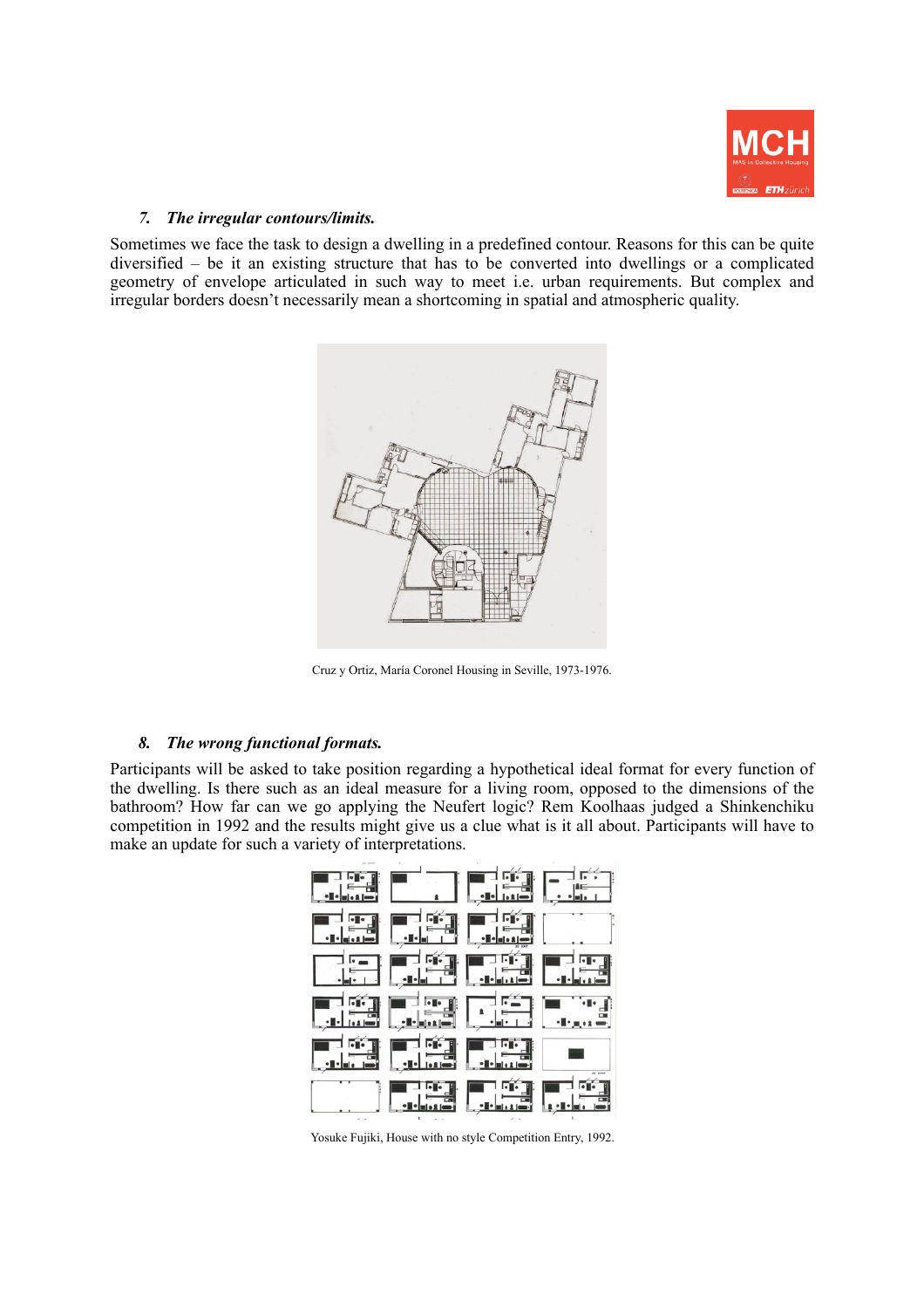<span id="page-6-1"></span>

# *—Method*

The exercise of breaking away with usual dogmas in the domain of residential design will be performed in several steps. Each day participants will be asked to develop the aforementioned aspects, divided into 2 groups:

- a) main topic (1-4)
- b) extra aspect (5-8)

The main topic of the day can be freely associated/combined with one (or even more) extra aspects. Daily presentation of results includes production of the following **documents:**

- ground-floor plan  $1/100$
- typical floor plan  $1/100$
- section 1/100
- axonometric view of two opposed sides
- presentation of several referential examples (anonymous and well-known)

This procedure will be repeated for 4 consecutive days (Monday-Thursday). As the final exercise the participants will be asked to develop **a model of an urban display** for a designated block<sup>1</sup> ('manzana') with irregular contours, using as many of the building blocks, prepared in the former 4 exercises, as possible, to achieve an increased density. The volumes should be carefully positioned on the site, forming an outer facade, articulating inner squares, parks/gardens, passages, terraces, secluded corners, etc., thus enabling diverse social and age groups to find their favorite spot. Recreational facilities for the youth, moderate off-centered areas for the elderly, playground for kids and so on.

In this final stage of urban plan/collage, we also encourage creation of new living styles that are not only limited to houses, but also can take the form of pavilions, follies, temporary structures or landscaped areas, that focus on different urban themes and raise awareness of sustainability.

The participants' work will be evaluated and judged by the following criteria:

- originality of layouts in response to given data
- appropriate use of design principles
- clear definition of positive transformative social, spatial and environmental impact of the project
- response to the self-made context of block. A clear declaration of conditions that set the contextual parameters of the project through the identification of local challenges, construction, and living culture.

The participants will be offered to work preferably in groups of 3. However, each and every one is expected to demonstrate his/her own capacities and abilities to deal with the multiple tasks in a convincing manner.

<span id="page-6-0"></span> $\frac{1}{1}$  $\frac{1}{1}$  $\frac{1}{1}$  The shape of the block an the scale and materials of the model will be explained in advance.